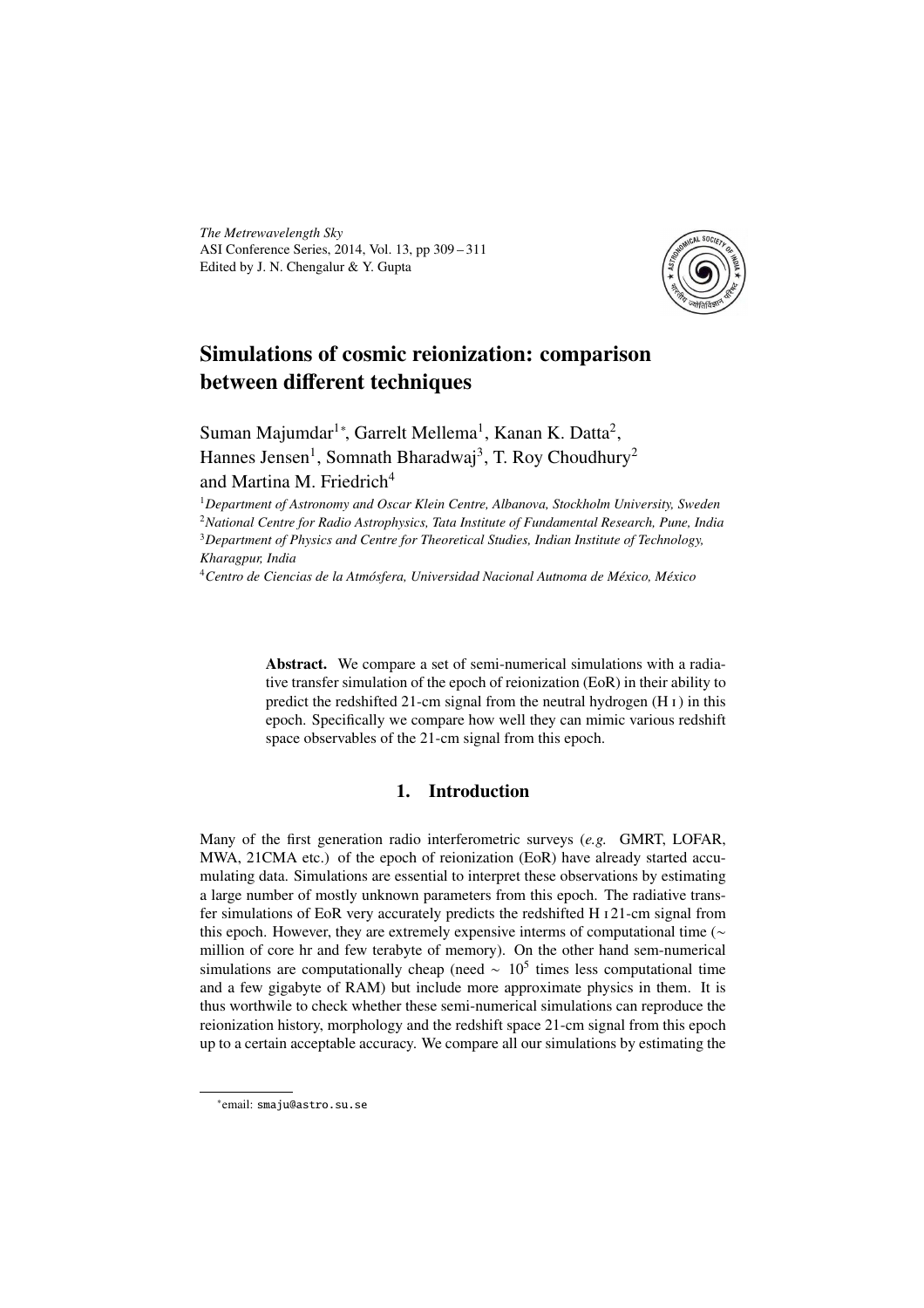310 *S. Majumdar et al.*



**Figure 1.** This shows the evolution of the ratio  $P_2^s/P_0^s$  with  $\bar{x}_{\text{H I}}$  at three representative *k* values. The shaded region in pink and blue shows uncertainty due to the system noise in 5000 and 2000 hr of observation of LOFAR.

angular multipole moments ( $P_0$  and  $P_2$ ) of the power spectra of redshifted 21-cm signal while taking into account the effect of redshift space distortions. These quantities are capable of quantifying the redshift space distortions present in the signal as well the nature of reionization (Majumdar et al. 2013).

#### 2. Simulations

All our simulations are based on a single  $N$ -body run, carried out using the CUBE $P<sup>3</sup>M$ code. From this, halos were identified using a spherical over-density method, which are treated as the host for reionization sources. Radiative transfer simulation used by us is  $C^2$ -ray (see Mellema et al. 2006 for further details). One semi-numerical simulation (Sem-Num, based on Choudhury et al. 2009) in our analysis considers the same halos as its sources and generates the ionization map by excursion-set formalism. The other semi-numerical simulation (CPS+GS, based on Zahn et al. 2011; Mesinger et al. 2011) uses a conditional Press-Schechter technique to identify ionized regions using just a Gaussian smoothed version of the *N*-body density field. The redshift space distortion is incorporated following Jensen et al. (2013).

### 3. Observables of the redshifted 21-cm signal

We observe that the angular multipole moments of the 21-cm signal estimated from Sem-Num and CPS+GS are in well agreement with C<sup>2</sup>-RAY (with ~ 85% accuracy) and this error is well within the noise uncertainties for LOFAR (Figure 1). However, the history and morphology of reionization is better represented by Sem-Num compared to CPS+GS owing to a better source model (see Majumdar et al. 2014 for further details).

#### References

Choudhury T. R., Haehnelt M. G., Regan J., 2009, MNRAS, 394, 960